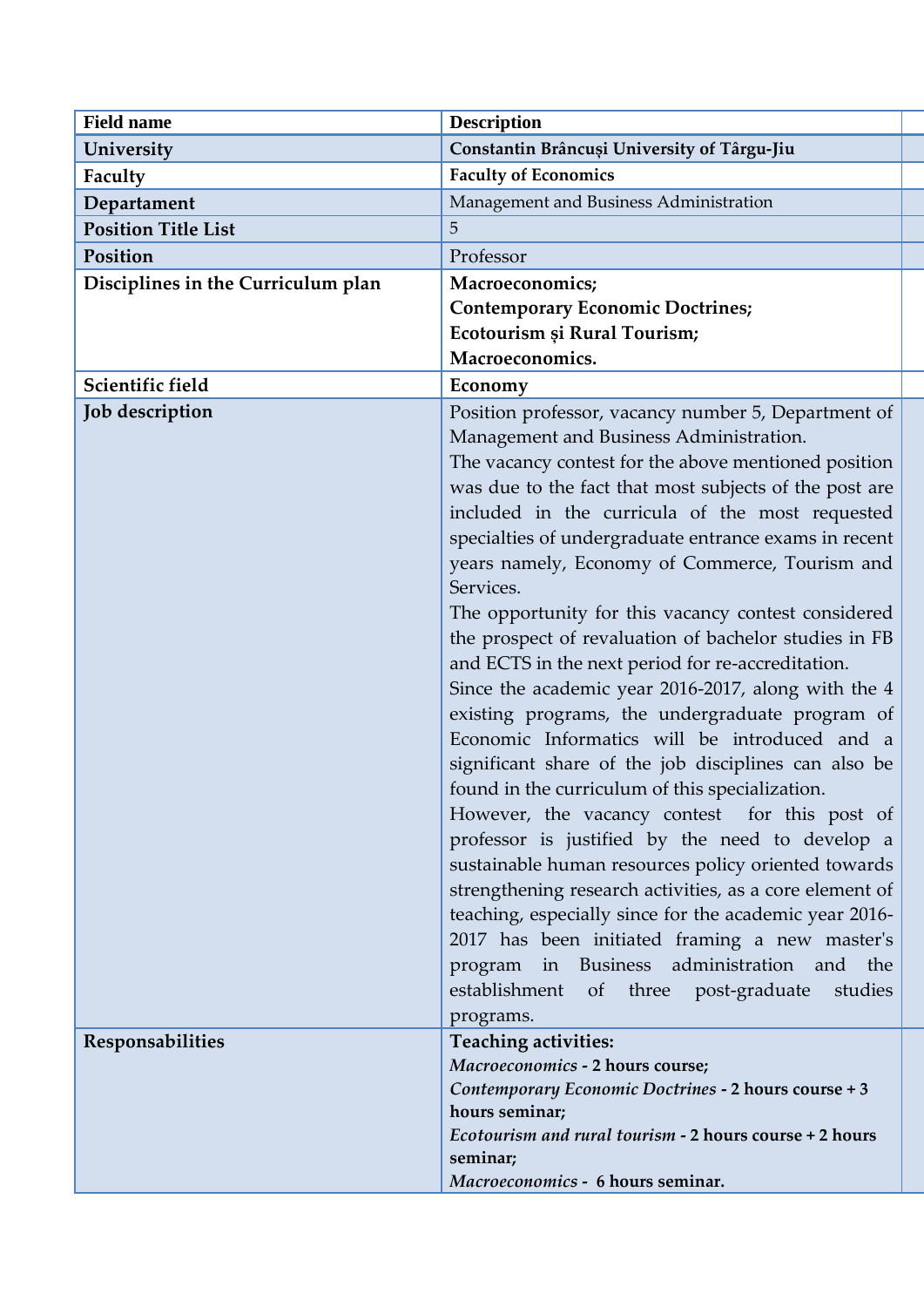|                                          | -Consultations -2 hours                                                                                                                                                                                                                                                                                                                                                                                                                                                                                                                                                                                                                                                                                                                                                                                                                |
|------------------------------------------|----------------------------------------------------------------------------------------------------------------------------------------------------------------------------------------------------------------------------------------------------------------------------------------------------------------------------------------------------------------------------------------------------------------------------------------------------------------------------------------------------------------------------------------------------------------------------------------------------------------------------------------------------------------------------------------------------------------------------------------------------------------------------------------------------------------------------------------|
|                                          | -Evaluation activities - 2 hours                                                                                                                                                                                                                                                                                                                                                                                                                                                                                                                                                                                                                                                                                                                                                                                                       |
|                                          | -Supervising the elaboration of license paper - 0,5 hours                                                                                                                                                                                                                                                                                                                                                                                                                                                                                                                                                                                                                                                                                                                                                                              |
|                                          | Research activities - in accordance with Education                                                                                                                                                                                                                                                                                                                                                                                                                                                                                                                                                                                                                                                                                                                                                                                     |
|                                          | Law 1/2011 and the job description attached to the                                                                                                                                                                                                                                                                                                                                                                                                                                                                                                                                                                                                                                                                                                                                                                                     |
|                                          | work contract.                                                                                                                                                                                                                                                                                                                                                                                                                                                                                                                                                                                                                                                                                                                                                                                                                         |
| Remuneration                             | 3220                                                                                                                                                                                                                                                                                                                                                                                                                                                                                                                                                                                                                                                                                                                                                                                                                                   |
| Publication date in the Official Journal | 10.05.2016                                                                                                                                                                                                                                                                                                                                                                                                                                                                                                                                                                                                                                                                                                                                                                                                                             |
| Start and end time of application        | May, 10, 2016 - July, 01, 2016                                                                                                                                                                                                                                                                                                                                                                                                                                                                                                                                                                                                                                                                                                                                                                                                         |
| Date, day and hour of lecture            | July, 18, 2016, Monday, 10 a.m.                                                                                                                                                                                                                                                                                                                                                                                                                                                                                                                                                                                                                                                                                                                                                                                                        |
| Lecture place                            | Faculty of Economics, room B110, Str. Victoria 24, Tîrgu-<br>Jiu, Gorj                                                                                                                                                                                                                                                                                                                                                                                                                                                                                                                                                                                                                                                                                                                                                                 |
| Dates of competition including lecture   | July, 18, 2016,                                                                                                                                                                                                                                                                                                                                                                                                                                                                                                                                                                                                                                                                                                                                                                                                                        |
| and courses                              |                                                                                                                                                                                                                                                                                                                                                                                                                                                                                                                                                                                                                                                                                                                                                                                                                                        |
| Date of results announcement             | July, 19, 2016,                                                                                                                                                                                                                                                                                                                                                                                                                                                                                                                                                                                                                                                                                                                                                                                                                        |
| Start and end time of exam appeal        | July, 20-26, 2016                                                                                                                                                                                                                                                                                                                                                                                                                                                                                                                                                                                                                                                                                                                                                                                                                      |
| Topics for the Faculty position          | For the candidates from the higher educational system is<br>checked the accomplishment of minimum standards for the<br>tenure of the position in agreement with the OMEN no.<br>4204/2013 and with the Methodology for the tenure of the<br>teaching and research positions of "Constantin Brâncuși"<br>University of Târgu Jiu.<br>Candidates that come from outside the higher<br>educational system have to give an additional public<br>lecture, with the following themes:<br><b>Course: Macroeconomics</b><br>Topics:<br>1. Macroeconomics - aggregation expression of economic<br>behavior<br>2. Economic growth and development<br>3. Economic Equilibrium and Disequilibrium<br>4. Economic Cycle<br>5. Income, consumption, savings and investments<br>6. Capital Market (financial)<br>7. The labor market and unemployment |
|                                          | 8. Money Market. Interest<br>Reference:<br>1. Bentoiu,<br>Claudia,<br>Bălăceanu<br>Cristina,<br>Macroeconomie, Editura C.H. Beck, București, 2012<br>2. Crețoiu, Gh., Cornescu V., Bucur, I., Economie, ed.<br>a III-a, Editura C.H. Beck, București, 2011                                                                                                                                                                                                                                                                                                                                                                                                                                                                                                                                                                             |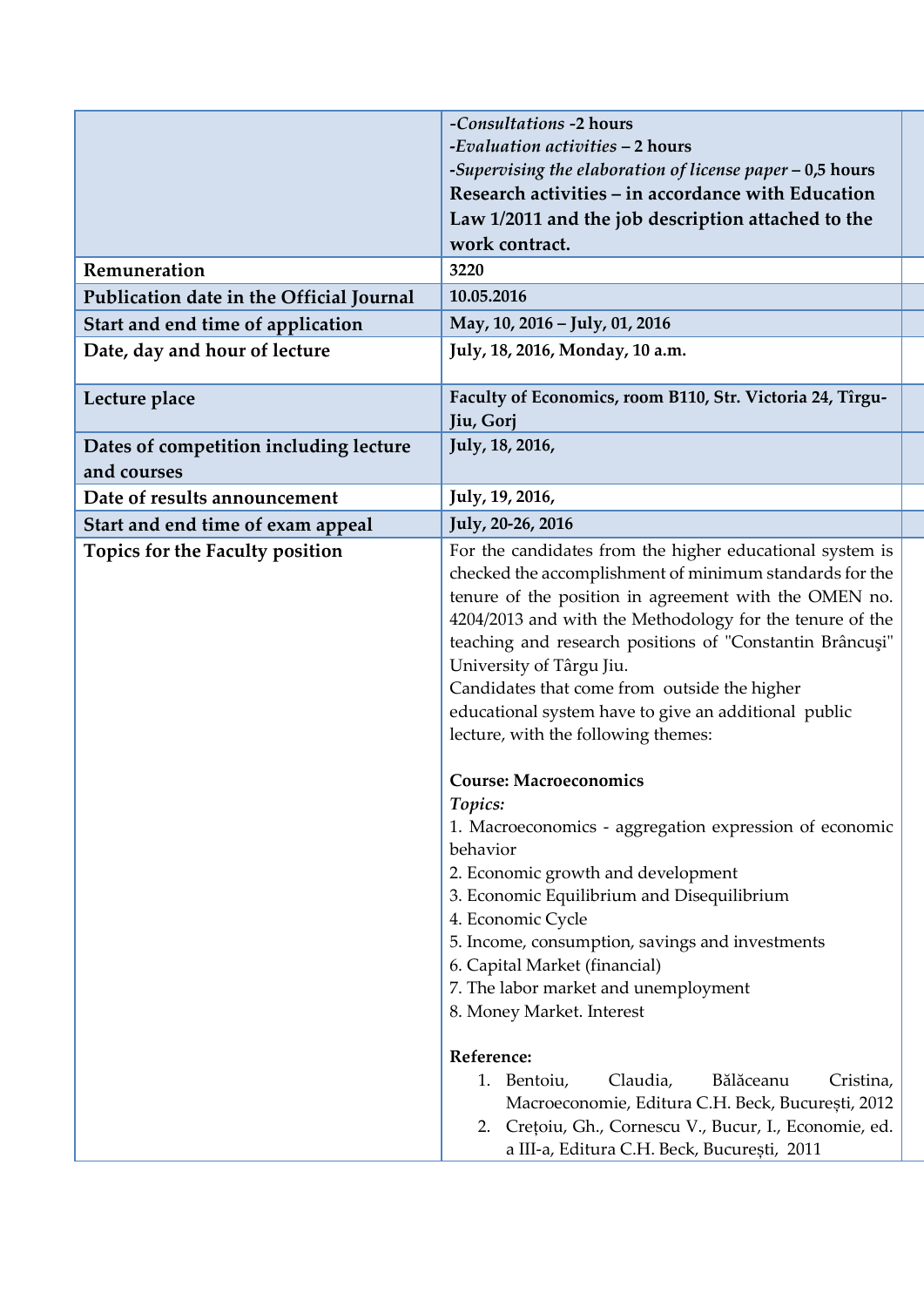| 3. Dornbush, R., Fisher, S., Startz, R., Macroeconomie,    |
|------------------------------------------------------------|
| Editura Economică, București, 2007                         |
| Hubbard, R. Glenn, Garnett, Anne M., Lewis<br>4.           |
| Philip, O'Brien Anthony P., Macroeconomics, 4th            |
| edition, Pearson Education, 2015 Australia                 |
| 5. Lipsey, Richard G., Chrystal, Alec K., Principiile      |
| economiei, Editura Economică, București, 2002              |
| Popescu Constantin, Gavrilă Ilie, Ciucur Dumitru,<br>6.    |
| economică generală, Macroeconomie,<br>Teorie               |
| Editura ASE, București, 2005                               |
| 7. Popescu Gheorghe H., Ciurlau Cristian Florin,           |
| Macroeconomie, Editura Economică, București,               |
| 2013                                                       |
| 8. Samuelson P., Nordhaus, W., Economie, Ed. Teora,        |
|                                                            |
| București, 2001                                            |
| 9. Sexton Robert L., Exploring Macroeconomics, 7th         |
| edition, Cengage Learning, USA, 2016                       |
| 10. Stiglitz, J., Walsh, C., Economie, Editura Economică,  |
| București, 2005                                            |
|                                                            |
| <b>Course: Contemporary Economic Doctrines</b>             |
| Topics:                                                    |
| 1. Economic thinking and the importance of studying        |
| them                                                       |
| 2. Economic Precontemporane Doctrines                      |
| 3. Reactions to classical economic liberalism              |
| 4. Marxism                                                 |
| 5. Neoclassical economic liberalism                        |
| 6. Keynesianism                                            |
| 7. Evolution of postwar Keynesianism: neokeynesism         |
| and postkeynesism                                          |
| 8. Neoclassicism and contemporary neoliberalism            |
| 9. Economic thinking in Romania                            |
|                                                            |
| Reference:                                                 |
| Bălăceanu<br>Bentoiu,<br>Claudia,<br>Cristina,<br>1.       |
| Macroeconomie, Editura C.H. Beck, București, 2012          |
| 2. Crețoiu, Gh., Cornescu V., Bucur, I., Economie, ed.     |
| a III-a, Editura C.H. Beck, București, 2011                |
| Dornbush, R., Fisher, S., Startz, R., Macroeconomie,<br>3. |
| Editura Economică, București, 2007                         |
| Hubbard, R. Glenn, Garnett, Anne M., Lewis<br>4.           |
| Philip, O'Brien Anthony P., Macroeconomics, 4th            |
| edition, Pearson Education, 2015 Australia                 |
| Lipsey, Richard G., Chrystal, Alec K., Principiile<br>5.   |
| economiei, Editura Economică, București, 2002              |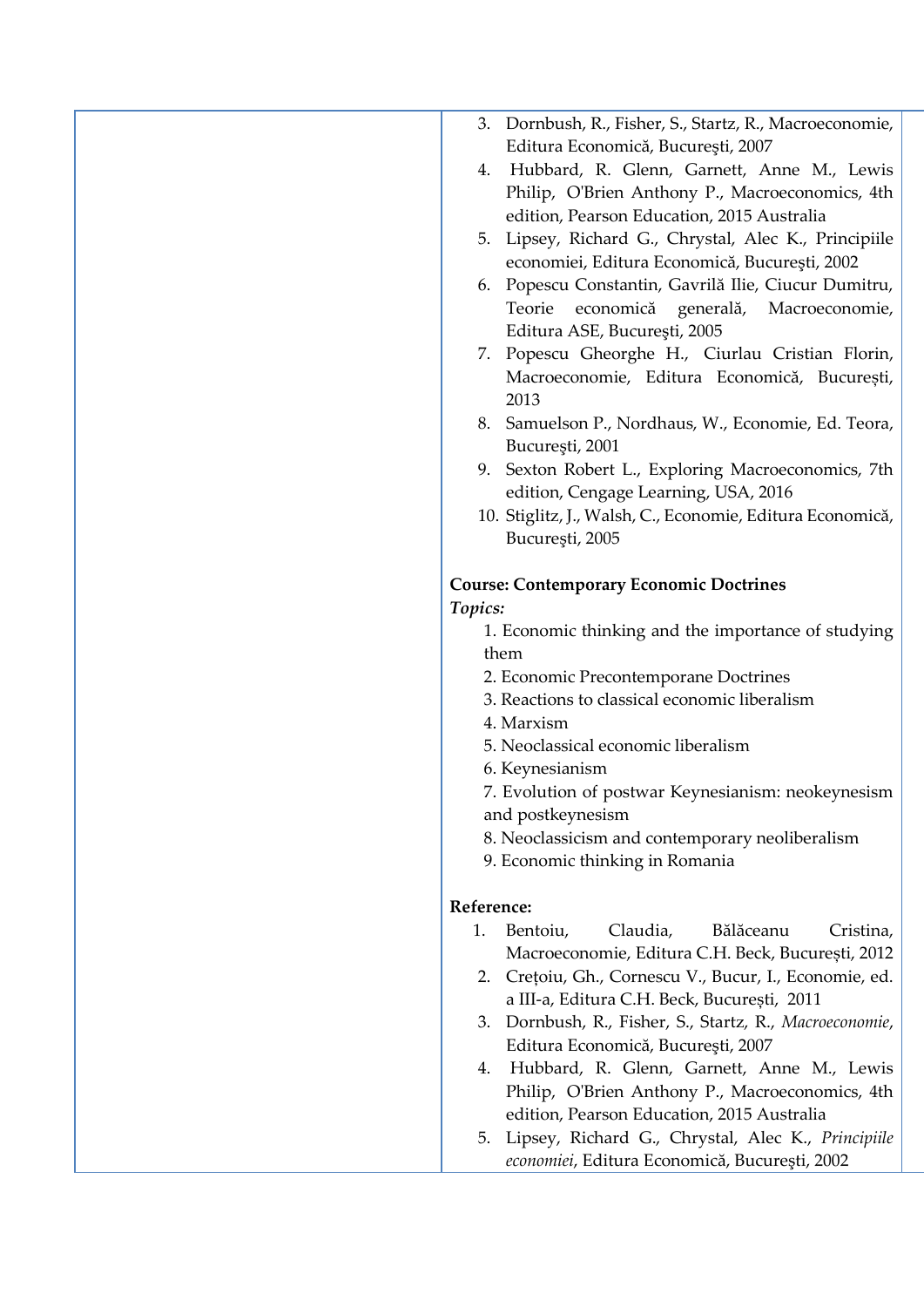| 6. Popescu Constantin, Gavrilă Ilie, Ciucur Dumitru,       |
|------------------------------------------------------------|
| Teorie economică generală, Macroeconomie, Editura          |
| ASE, București, 2005                                       |
| 7. Popescu Gheorghe H., Ciurlau Cristian Florin,           |
| Macroeconomie, Editura Economică, București,               |
| 2013                                                       |
| 8. Samuelson P., Nordhaus, W., Economie, Ed. Teora,        |
| București, 2001                                            |
| 9. Sexton Robert L., Exploring Macroeconomics, 7th         |
| edition, Cengage Learning, USA, 2016                       |
| 10. Stiglitz, J., Walsh, C., Economie, Editura Economică,  |
| București, 2005                                            |
|                                                            |
| Disciplina: Ecotourism and rural tourism                   |
| Topics:                                                    |
| 1. Sustainable Tourism Development                         |
| 2. Ecotourism, between theory and practice                 |
| 3. Identify trends ecotourism development<br><sub>on</sub> |
| international level                                        |
| 4. The premises of ecotourism development in               |
| Romania                                                    |
| 5. Initiatives to develop ecotourism in Romania            |
| 6. Introduction in rural tourism                           |
| 7. Development of rural tourism in Romania                 |
|                                                            |
| Reference:                                                 |
| 1. Baltaretu, A. M., Ecoturism si dezvoltare durabilă,     |
| Editura Prouniversitaria, Bucuresti, 2007                  |
| 2. Bran, F., Nistoreanu, P., Simon, T., Ecoturism,         |
| Editura Economica, București, 2000                         |
| 3.<br>Dashper<br>Katherine, Rural Tourism:<br>An           |
| International Perspective, Cambridge Scholars              |
| Publishing, , UK, 2014                                     |
| 4. David, L., Edgell, Sr, Managing Sustainable             |
| Tourism. A legacy for the future, Routledge, USA,          |
| 2016                                                       |
| 5. Drumm, A., Moore, A., Ecotourism Development,           |
| Manual for Conservation Planners<br>A<br>and               |
| Managers, Volume l An Introduction to Ecotourism           |
| Planning Volume I, The Nature Conservancy, USA,            |
| 2005                                                       |
| Fennell David A., Ecotourism, 4th edition, Routdge<br>6.   |
| USA, 2015                                                  |
| Matei, Elena, Ecoturism, Editura Universitarp,<br>7.       |
| Bucuresti, 2011                                            |
| Nistoreanu P., Ecoturism si turism rural, Editura<br>8.    |
| ASE, București, 2006                                       |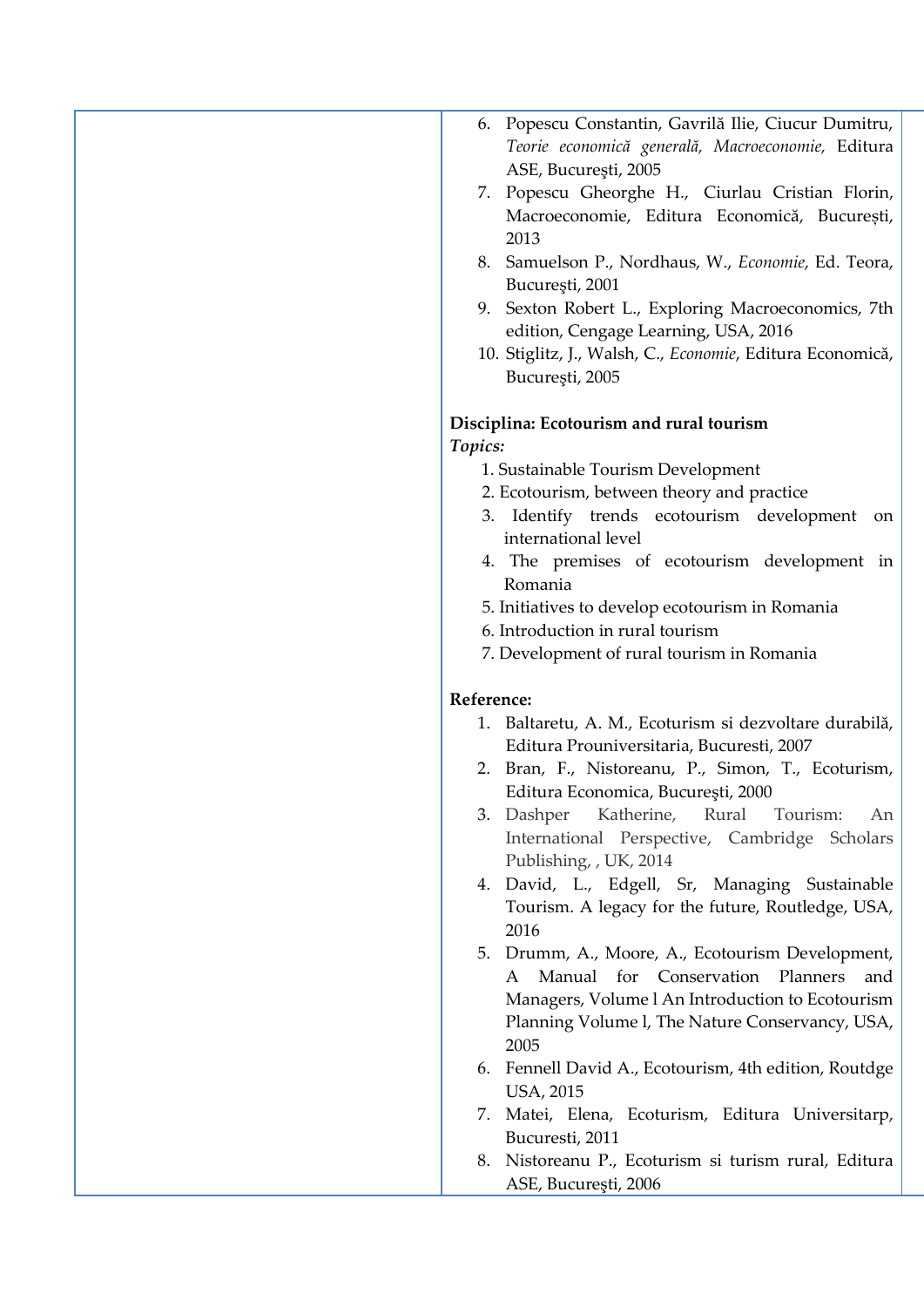|                                   | 9. Nistoreanu, Puiu, Gheres, Marinela, Turism rural.<br>Tratat, Editura C.H.Beck, București, 2010 |
|-----------------------------------|---------------------------------------------------------------------------------------------------|
| Competition description procedure | The framework methodology of the contest to apply                                                 |
|                                   | for teaching and research positions in the higher                                                 |
|                                   | education approved by Government decision No. 457                                                 |
|                                   | of 04.05.2011, with all further corrections, the National                                         |
|                                   | Education Law no. 1/2011 and Methodology to apply                                                 |
|                                   | for teaching and research positions within "Constantin                                            |
|                                   | Brâncuși " University of Tîrgu-Jiu.                                                               |
| List of papers                    | In order to take part in the contest and to apply for a                                           |
|                                   | teaching position, the candidate must supply a                                                    |
|                                   | detailed file containing the following documents:                                                 |
|                                   | Al. The application form, signed by the candidate                                                 |
|                                   | accompanied by a statement on his own responsibility                                              |
|                                   | regarding veracity of the information submitted in the                                            |
|                                   | file;                                                                                             |
|                                   | A2. Proposal of university career development of the                                              |
|                                   | candidate both from teaching and scientific research                                              |
|                                   | point of view; the proposal shall be drawn up by the                                              |
|                                   | applicant, shall include up to 10 pages and is one of                                             |
|                                   | the main criteria to separate candidates;                                                         |
|                                   | A3. Curriculum vitae of the applicant in writing and                                              |
|                                   | electronic format which should include information                                                |
|                                   | on: studies, diplomas, professional experience and                                                |
|                                   | workplaces, research and development projects where                                               |
|                                   | he/she was a director and member of the project and                                               |
|                                   | obtained the grants, if there are such projects or grants,                                        |
|                                   | and specifying the source of funding for each one;                                                |
|                                   | information about awards or other items for the                                                   |
|                                   | recognition of the applicant's scientific contributions;                                          |
|                                   | A4. List of scientific papers of the candidate in print                                           |
|                                   | format (signed by every page). The complete list of                                               |
|                                   | works of the candidate should be the following: the list                                          |
|                                   | of maximum 10 papers considered to be most relevant                                               |
|                                   | to their professional achievements, which are included                                            |
|                                   | in electronic format in the file and which can be found                                           |
|                                   | in other types of papers referred to in complete list of                                          |
|                                   | works by the candidate; thesis or doctoral theses;                                                |
|                                   | patents and other intellectual and industrial property                                            |
|                                   | rights; books and chapters in books; papers / studies                                             |
|                                   | published in journals of the main international                                                   |
|                                   | scientific flux; papers in extenso in the proceedings of                                          |
|                                   | the main international specialized conferences; other                                             |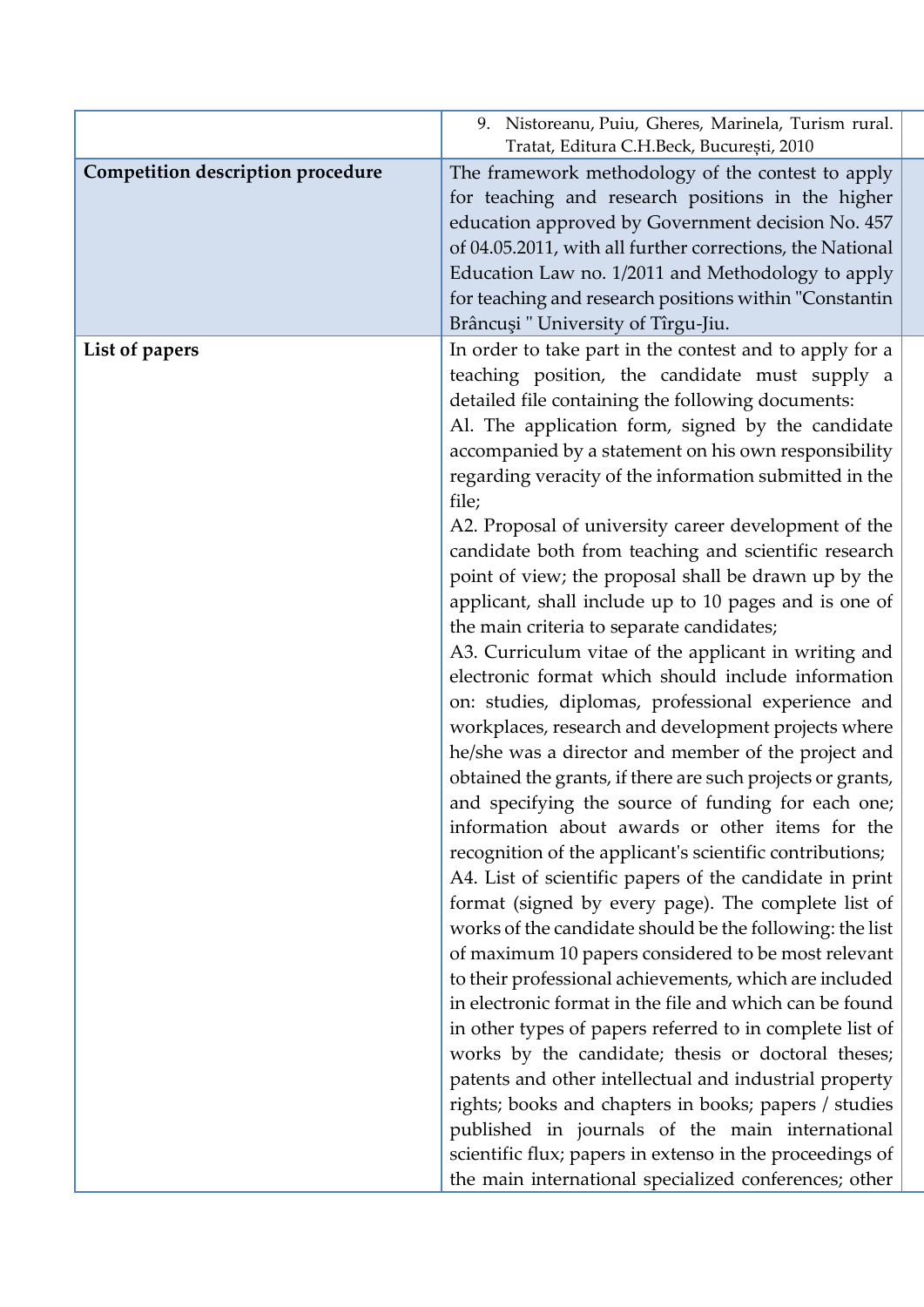| and scientific contributions<br>where<br>papers<br>or,<br>appropriate, of artistic creation; |
|----------------------------------------------------------------------------------------------|
|                                                                                              |
| A5. Statement of standards fulfillment requirements                                          |
| for the contest of job position, fill up and signed by the                                   |
| candidate, in printed form (original, signed by each                                         |
| page);                                                                                       |
| A6 Documents relate to the degree of doctor (certified                                       |
| copy of doctoral diploma and if the original doctoral                                        |
| diploma is not recognized in Romania, the certificate                                        |
| of its recognition or equivalence, in authenticated copy                                     |
| or the copy of Ministerial Order confirming award of                                         |
| PhD)                                                                                         |
| A7. The summary of doctoral thesis in Romanian and                                           |
| in a foreign language (maximum one page for each                                             |
| language);                                                                                   |
| A8. Other diplomas certifying the candidate's studies:                                       |
| copies of other diplomas attesting the applicant's                                           |
| studies (degree, Bachelor, Master / Postgraduate,                                            |
| certificate attesting phsiho-pedagogical study with the                                      |
| exceptions specified in UCB's methodology) or, if                                            |
| original diplomas are not recognized in Romania, the                                         |
| certificates of recognition or equivalence; copies of                                        |
| other diplomas attesting the applicant's studies. The                                        |
| copies are signed by candidate for certification                                             |
| "according to the original";                                                                 |
| A9. Transcripts of records, supplements of diploma                                           |
| papers or school situations issued for each cycle of                                         |
| studies;                                                                                     |
|                                                                                              |
| A10. Copy of the identity card;                                                              |
| A11. Copies of documents evidencing the change of                                            |
| name, if is applicable (certificate of marriage or proof                                     |
| for the change of name);                                                                     |
| A12. Personal statement of the applicants that they are                                      |
| not in any circumstances of incompatibility laid down                                        |
| in Law 1/2011, the Law of National Education and the                                         |
| Framework Methodology issued at national level;                                              |
| A13. Medical certificate attesting that the candidate is                                     |
| able to carry out educational activity;                                                      |
| A14. The referrers list with contact details of their (for                                   |
| associate professor and professor positions): at least 3                                     |
| personalities in the same subject, from Romania or                                           |
| abroad, outside CBU, who agreed to write letters of                                          |